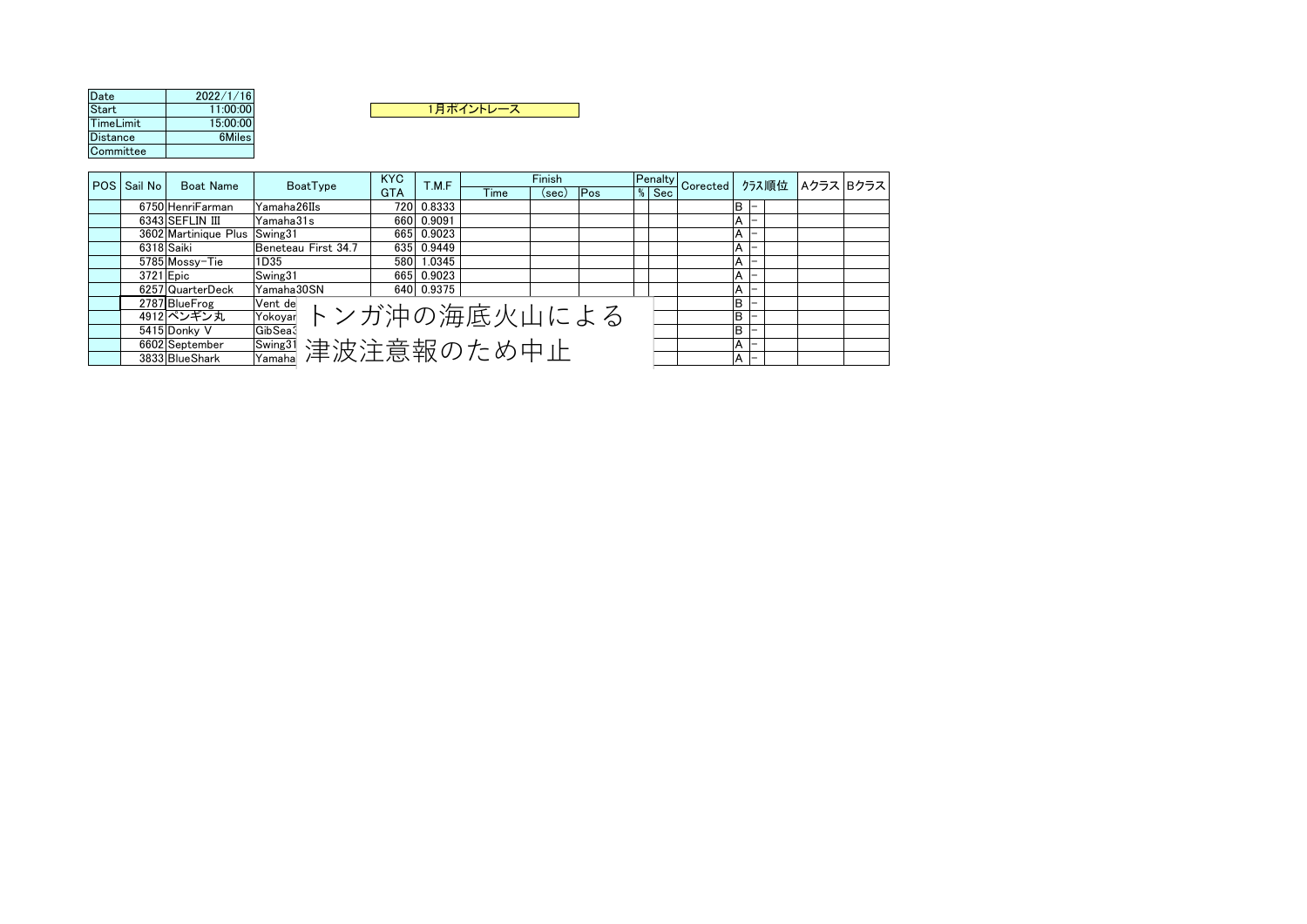| Date      | 2022/2/20 |
|-----------|-----------|
| Start     | 11:00:00  |
| TimeLimit | 14:00:00  |
| Distance  | 6miles    |
| Committee |           |



|  | POS Sail No<br><b>Boat Name</b> | BoatType            | <b>KYC</b> | T.M.F      |                    | Finish |     |         | Fenalty Corected クラス順位 Aクラス Bクラス |              |  |  |
|--|---------------------------------|---------------------|------------|------------|--------------------|--------|-----|---------|----------------------------------|--------------|--|--|
|  |                                 |                     | <b>GTA</b> |            | Time               | (sec)  | Pos | $%$ Sec |                                  |              |  |  |
|  | 5785 Mossy-Tie                  | 1D35                |            | 580 1.0345 |                    |        |     |         |                                  |              |  |  |
|  | 3602 Martinique Plus Swing31    |                     |            | 665 0.9023 |                    |        |     |         |                                  |              |  |  |
|  | 6343 SEFLIN III                 | Yamaha31s           |            | 660 0.9091 |                    |        |     |         |                                  |              |  |  |
|  | 6750 HenriFarman                | Yamaha 26IIs        |            | 720 0.8333 |                    |        |     |         |                                  |              |  |  |
|  | 3833 BlueShark                  | Yamaha31s           |            | 660 0.9091 |                    |        |     |         |                                  |              |  |  |
|  | 5171 Trident                    | Auklet9             |            | 660 0.9091 |                    |        |     |         |                                  |              |  |  |
|  | 6318 Saiki                      | Beneteau First 34.7 |            | 635 0.9449 |                    |        |     |         |                                  | $A$ $\vdash$ |  |  |
|  | 4105 くんてる                       | Yamaha31s           |            |            | 600 0.9091 強風のため中止 |        |     |         |                                  |              |  |  |
|  | 5415 Donky V                    | GibSeq36.2          |            |            |                    |        |     |         |                                  |              |  |  |
|  | アルカディア                          |                     |            |            |                    |        |     |         |                                  |              |  |  |
|  | 3721 Epic                       | Swing31             |            | 665 0.9023 |                    |        |     |         |                                  |              |  |  |
|  | 3801 ルシエル                       | Yamaha 34S          |            | 650 0.9231 |                    |        |     |         |                                  |              |  |  |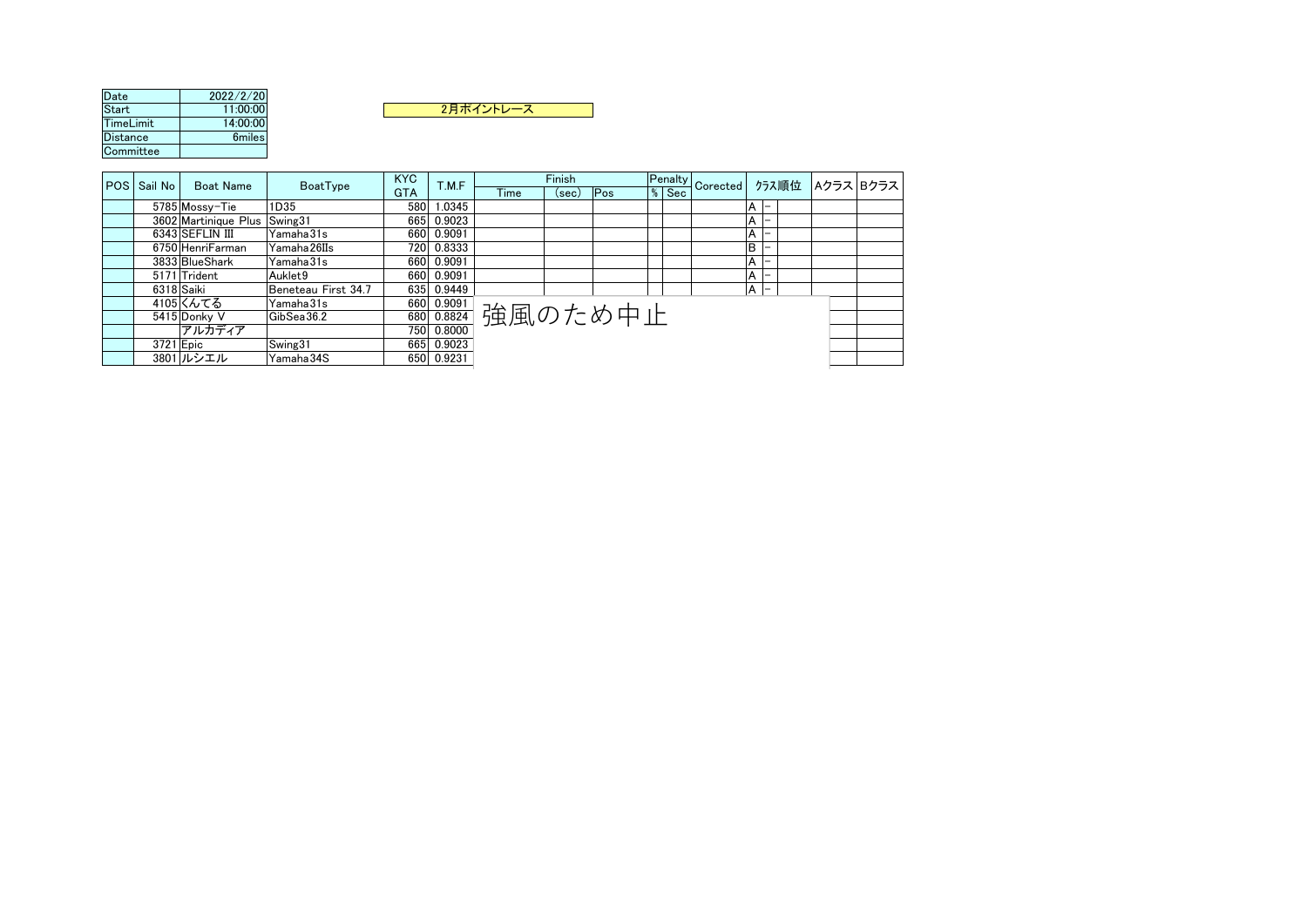| Date            | 2022/3/20 |  |
|-----------------|-----------|--|
| Start           | 11:00:00  |  |
| TimeLimit       | 15:00:00  |  |
| <b>Distance</b> | 10miles   |  |
| Committee       | Saiki     |  |

3月ポイントレース(合同)

|            | POS Sail No | <b>Boat Name</b>     | BoatType            | <b>KYC</b> | T.M.F          |          | Finish |     |             | Penalty Corected   " |    | クラス順位      |      | Aクラス  Bクラス |
|------------|-------------|----------------------|---------------------|------------|----------------|----------|--------|-----|-------------|----------------------|----|------------|------|------------|
|            |             |                      |                     | <b>GTA</b> |                | Time     | (sec)  | Pos | $%$ Sec $ $ |                      |    |            |      |            |
|            |             | 3525 FairWind        | TuboiIMS1030SP      |            | 615 0.9756     | 12:59:39 | 7179   |     |             | 7004                 |    |            | 7004 |            |
|            |             | 3833 BlueShark       | Yamaha31s           | 660        | 0.9091         | 13:09:32 | 7772   |     |             | 7065                 |    |            | 7065 |            |
|            |             | 6343 SEFLIN III      | Yamaha31s           | 660        | 0.9091         | 13:09:49 | 7789   |     |             | 7081                 |    |            | 7081 |            |
|            |             | 6750 HenriFarman     | Yamaha26IIs         |            | 720 0.8333     | 13:23:27 | 8607   |     |             | 7173                 | D  |            |      | 7173       |
|            |             | 3602 Martinique Plus | Swing31             | 665        | 0.9023         | 13:16:34 | 8194   |     |             | 7393                 |    |            | 7393 |            |
|            |             | 4105Kんてる             | Yamaha31s           | 660        | 0.9091         | 13:23:20 | 8600   |     |             | 7818                 |    |            | 7818 |            |
|            |             | 5415 Donky V         | GibSea36.2          |            | 680 0.8824     | 13:34:10 | 9250   |     |             | 8162                 | R  |            |      | 8162       |
|            |             | 4912 ペンギン丸           | Yokovama29          |            | 710 0.8451     | 14:15:24 | 11724  |     |             | 9908                 |    |            |      | 9908       |
| <b>CMT</b> |             | 6318 Saiki           | Beneteau First 34.7 |            | 635 0.9449 CMT |          |        |     |             |                      |    | <b>CMT</b> |      |            |
| <b>DNF</b> |             | 5171 Trident         | Auklet9             |            | 660 0.9091 DNF |          |        |     |             |                      |    | <b>DNF</b> |      |            |
| <b>DNS</b> |             | アルカディア               |                     | 750        | 0.8000  DNS    |          |        |     |             |                      | B. | <b>DNS</b> |      |            |
| <b>DNC</b> |             | 5785 Mossy-Tie       | 1D35                |            | 580 1.0345 DNC |          |        |     |             |                      |    | <b>DNC</b> |      |            |
| <b>DNC</b> |             | 4407 海燕              | Slot31              | 645        | 0.9302  DNC    |          |        |     |             |                      |    | <b>DNC</b> |      |            |
| <b>DNC</b> |             | 3801 ルシエル            | Yamaha34S           |            | 650 0.9231 DNC |          |        |     |             |                      | B  | <b>DNC</b> |      |            |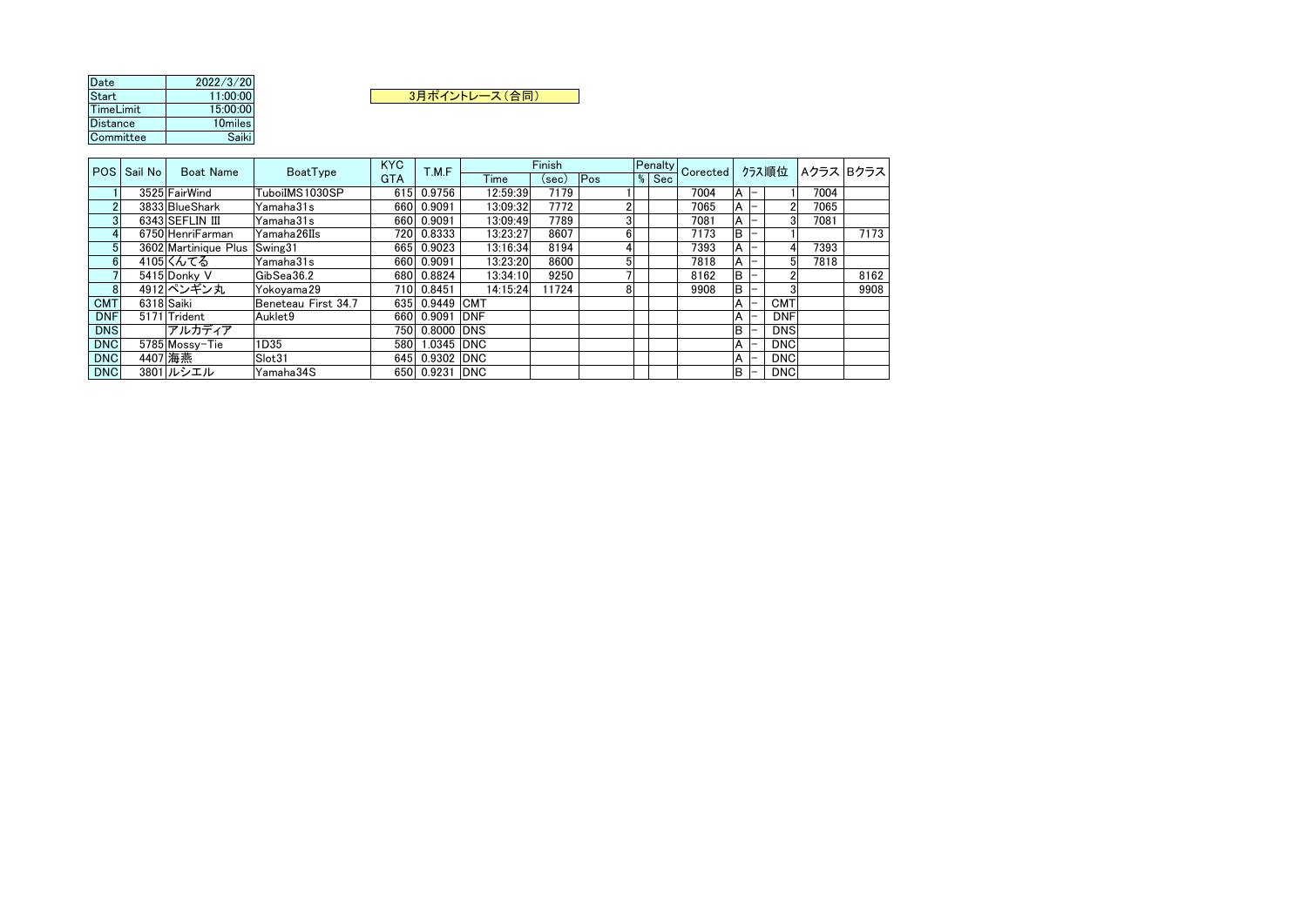| Date      | 2022/4/18 |               |
|-----------|-----------|---------------|
| Start     | 11:00:00  | 4月ポイントレース(合同) |
| TimeLimit | 15:00:00  |               |
| Distance  | 7mile l   |               |
| Committee | 碧南        |               |

|            | POS   Sail No  <br><b>Boat Name</b> | BoatType            | <b>KYC</b> | T.M.F          |          | Finish |     |          | Penalty Corected P |  | クラス順位      |      | Aクラス Bクラス |
|------------|-------------------------------------|---------------------|------------|----------------|----------|--------|-----|----------|--------------------|--|------------|------|-----------|
|            |                                     |                     | <b>GTA</b> |                | Time     | (sec)  | Pos | $\%$ Sec |                    |  |            |      |           |
|            | 6343 SEFLIN III                     | lYamaha31s          |            | 660 0.9091     | 12:48:06 | 6486   |     |          | 5896               |  |            | 5896 |           |
|            | 6318 Saiki                          | Beneteau First 34.7 |            | 635 0.9449     | 12:46:15 | 6375   |     |          | 6024               |  |            | 6024 |           |
|            | 5785 Mossy-Tie                      | 1D35                | 580        | 1.0345         | 12:37:17 | 5837   |     |          | 6038               |  |            | 6038 |           |
|            | 6750 HenriFarman                    | Yamaha 26IIs        |            | 720 0.8333     | 13:02:59 | 7379   |     |          | 6149               |  |            |      | 6149      |
|            | 4105 くんてる                           | Yamaha31s           |            | 660 0.9091     | 13:00:20 | 7220   |     |          | 6564               |  |            | 6564 |           |
|            | 3602 Martinique Plus Swing31        |                     |            | 665 0.9023     | 13:02:15 | 7335   |     |          | 6618               |  |            | 6618 |           |
|            | 3721 Epic                           | Swing31             |            | 665 0.9023     | 13:04:30 | 7470   |     |          | 6740               |  |            | 6740 |           |
|            | 4912 ペンギン丸                          | Yokovama 29         |            | 710 0.8451     | 13:44:04 | 9844   |     |          | 8319               |  |            |      | 8319      |
|            | 6602 September                      | Swing31             |            | 665 0.9023     | 13:42:22 | 9742   |     |          | 8790               |  |            | 8790 |           |
| <b>DNS</b> | 2787 Blue Frog                      | Vent de fete 30     |            | 720 0.8333 DNS |          |        |     |          |                    |  | <b>DNS</b> |      |           |
| <b>DNS</b> | 4407 海燕                             | Slot31              |            | 645 0.9302 DNS |          |        |     |          |                    |  | <b>DNS</b> |      |           |
| <b>DNS</b> | 3525 FairWind                       | TuboiIMS1030SP      |            | 615 0.9756 DNS |          |        |     |          |                    |  | <b>DNS</b> |      |           |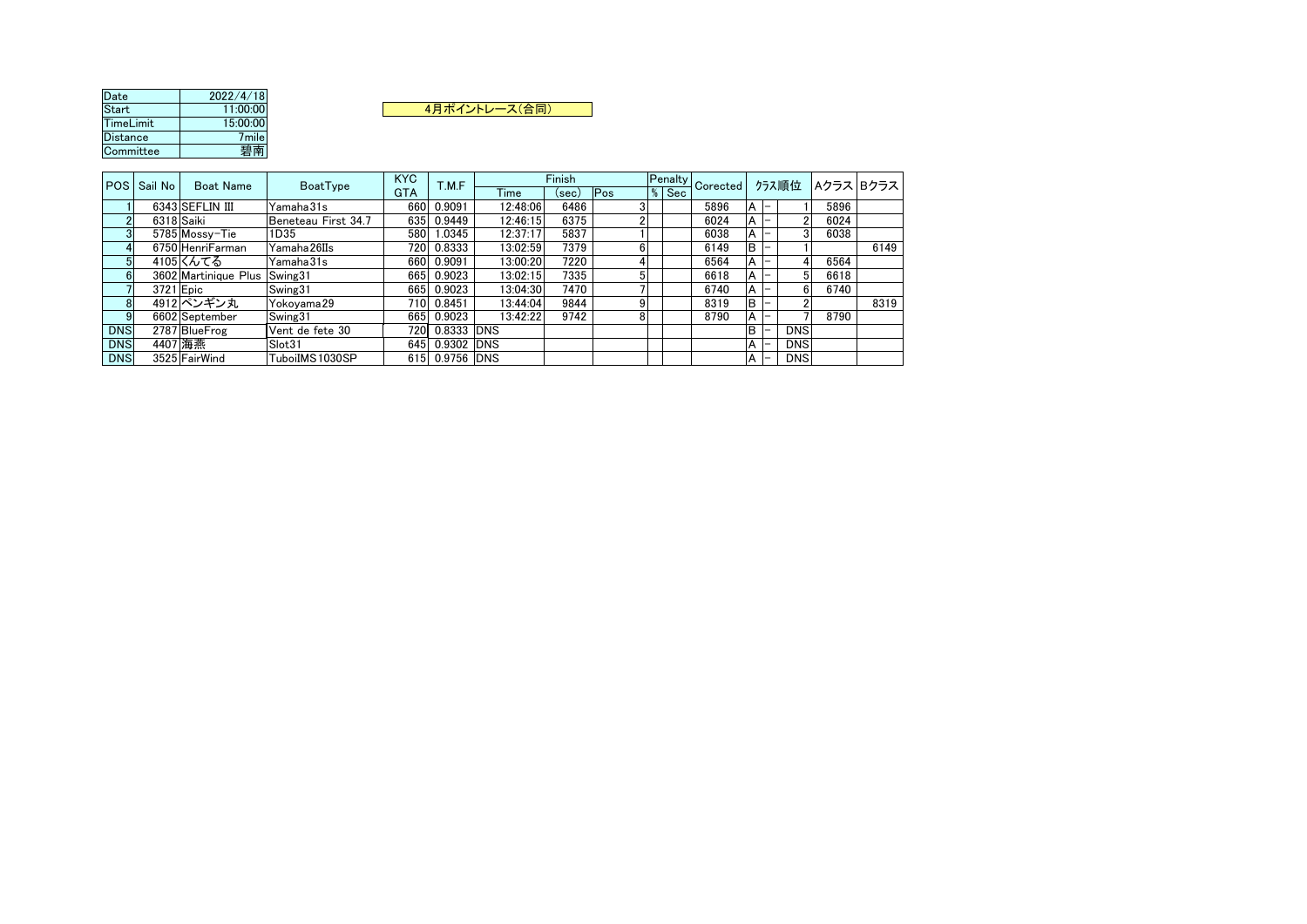| Date            | 2022/5/3    |  |
|-----------------|-------------|--|
| <b>Start</b>    | 2:00:00     |  |
| TimeLimit       | 16:30:00    |  |
| <b>Distance</b> | 50mile      |  |
| Committee       | HenriFarman |  |

5月ポイントレース(五ヶ所)

|            | POS Sail No | Boat Name                    | BoatType            | <b>KYC</b> | T.M.F          |          | Finish |     |                       | <b>Example 19 Penalty Corected</b>   1774 |            |       | ♪ラス順位  Aクラス  Bクラス |
|------------|-------------|------------------------------|---------------------|------------|----------------|----------|--------|-----|-----------------------|-------------------------------------------|------------|-------|-------------------|
|            |             |                              |                     | <b>GTA</b> |                | Time     | (sec)  | Pos | ${}^{\mathsf{L}}$ Sec |                                           |            |       |                   |
|            | 6318 Saiki  |                              | Beneteau First 34.7 | 635        | 0.9449         | 09:00:38 | 25238  |     |                       | 23847                                     |            | 23847 |                   |
|            |             | 3602 Martinique Plus Swing31 |                     | 665        | 0.9023         | 09:35:32 | 27332  |     |                       | 24660                                     |            | 24660 |                   |
|            |             | 3833 BlueShark               | Yamaha31s           |            | 660 0.9091     | 09:36:51 | 27411  |     |                       | 24919                                     |            | 24919 |                   |
|            |             | 6343 SEFLIN III              | Yamaha31s           | 660        | 0.9091         | 09:43:42 | 27822  |     |                       | 25293                                     |            | 25293 |                   |
|            |             | 6602 September               | Swing31             | 665        | 0.9023         | 10:23:13 | 30193  |     |                       | 27242                                     |            | 27242 |                   |
| <b>CMT</b> |             | 6750 HenriFarman             | Yamaha26IIs         |            | 720 0.8333 CMT |          |        |     |                       |                                           | <b>CMT</b> |       |                   |